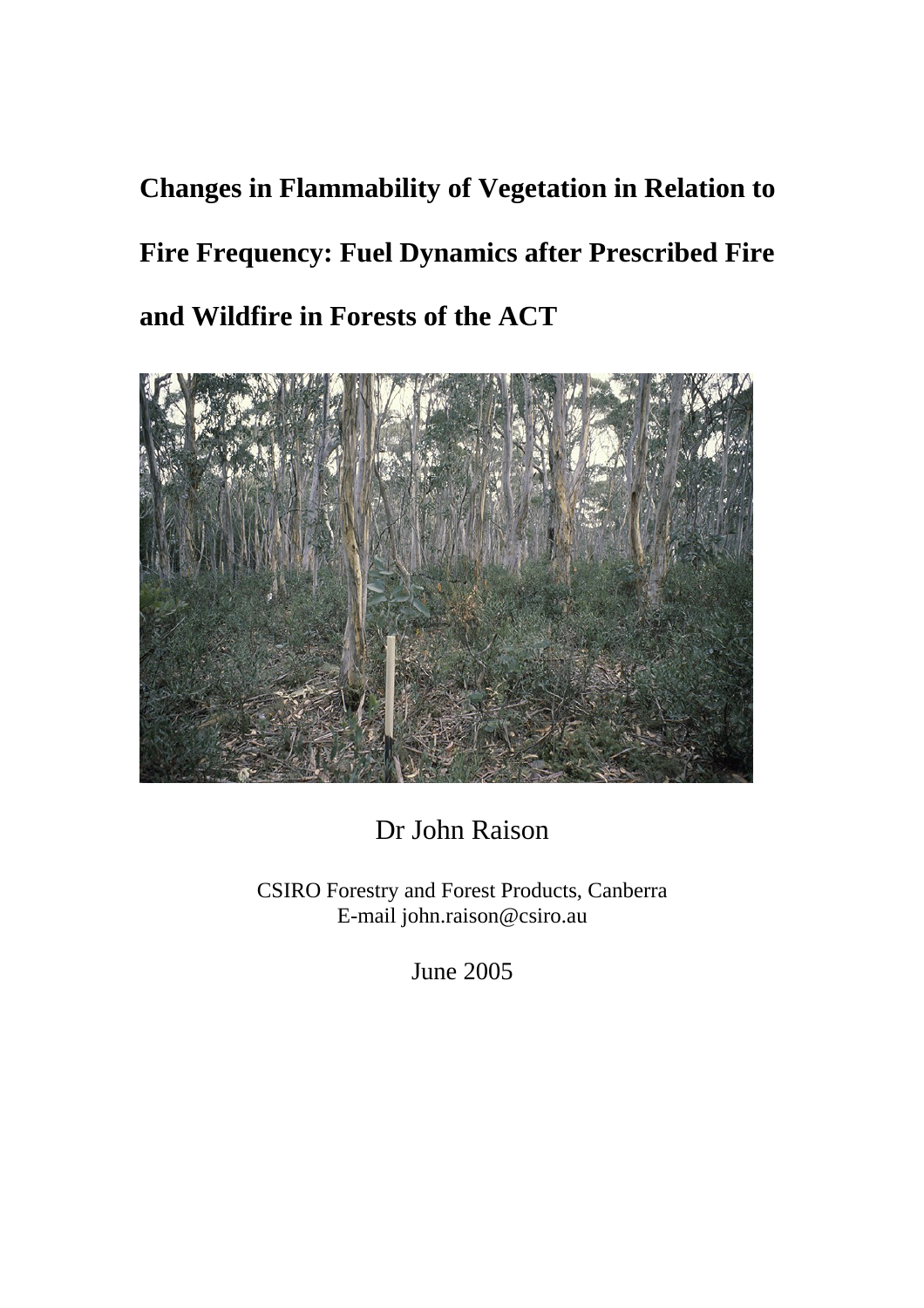# **Fuel dynamics after prescribed fire and wildfire in forests of the ACT**

R.J. Raison, CSIRO Forestry and Forest Products, Canberra (John.Raison@csiro.au)

## **Summary**

The following synthesis of knowledge has been prepared by CSIRO. The Australian Flora Foundation funded collection of some of the data on the re-accumulation of litter and understorey biomass following prescribed fires in sub-alpine eucalypt forests in the ACT.

The pattern of change in fuel mass and fuel structure after fire is a major factor affecting development of fire risk, fire behaviour, and the impacts of fire on a range of ecological values. Burning for fuel reduction must consider the impact of such fire on a range of ecological values.

A range of fuel characteristics have been included in recent fire behaviour models, which incorporate changes in structure and composition that occur with time since last fire (McCaw et al. 2003). These fuel characteristics include quantity, condition and height distribution of fine fuel, the quantity and arrangement of understorey, and the condition of bark on standing trees. A spatial and temporal description of fuel is fundamental to assessing fire hazard and risk across a landscape. Characterisation of all sources of fuel – litter layer, ground layer, understorey, bark and coarse woody debris – includes description of quantity, structure, composition and continuity, which influence fire behaviour and thus suppression difficulty (Gould 2003).

Fine surface litter dynamics following low-intensity prescribed burns have been quantified for sub-alpine eucalypt forests. In Alpine Ash (*Eucalyptus delegatensis*), Broad-leaved Peppermint (*E. dives*) and Snow Gum (*E. pauciflora*) forests, fine (<6 mm diameter components) litter re-accumulates rapidly after prescribed burning reaching a mass of  $10-12$  t ha<sup>-1</sup> within 4-5 years (Raison et al. 1986). Under severe fire weather such fuel quantities create difficulties for fire control. Understorey vegetation can accumulate a further  $3$  t.ha<sup>-1</sup> of combustible biomass in this time period (Raison et al. 1993).

The quasi steady-state mass of accumulated litter has been estimated for a range of forest types. This ranges from about 15 t.ha<sup>-1</sup> in low altitude open forests to about 25  $t.ha^{-1}$  in mature, high-altitude wet sclerophyll forests (Australian National University Resource and Environment Consultant Group 1973; Cary 1997). The dynamics of another important fuel component – stringy and ribbon bark on tree trunks which form firebrands and result in spot fire development – is less well understood, but its importance for fire behaviour and hence difficulty of fire suppression is discussed by Ellis and Gould (2004).

The rapid accumulation of litter on the forest floor results in a rapid increase in fire risk in sub-alpine forests (Raison *et al*. 1993). It is clearly not practical or desirable to maintain low fuel loads  $(<10$  t.ha<sup>-1</sup>) throughout the entire forest over time. This would require burning at intervals of about 3 years, which would threaten other values such as nutrient cycles, tree recruitment, and development of understorey habitat. As an alternative to broad-scale burning, a strategy involving exclusion of prescribed fire from sensitive areas, and use of rotational prescribed burning applied across selected areas of the landscape is suggested. For example, if a fire rotation of 12 years (compatible with maintenance of nitrogen (N) cycles) is adopted in those forests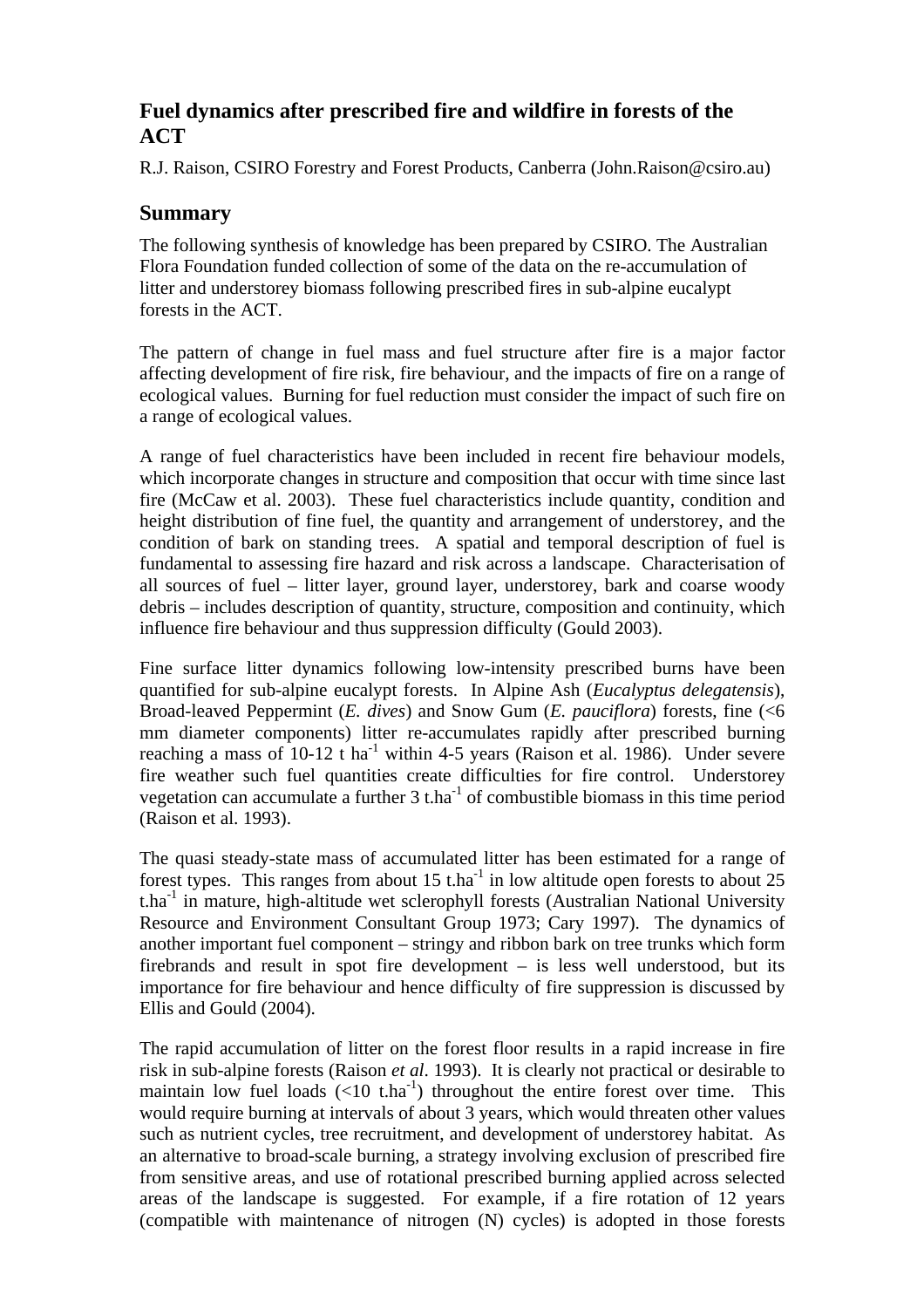subjected to rotational burning, at any time 25% of the area will contain fuels less than 3 years old. A mosaic of areas with varying degrees of fuel reduction can thus be created at critical locations within the landscape to assist fire control (increase opportunity for initial containment, or suppression during moderate weather). Strategically-placed buffer zones that are more frequently burnt can also be used to complement less-frequent prescribed burning in the majority of the forest. Clearly, fuel management is only one part of good management planning for control of wildfires. Adequate capacity for detection and suppression are also critical.

It is significant that the partly combusted and fragmented litter which remains after low-intensity prescribed fire becomes incorporated into the soil within 1-2 years and hence does not contribute to re-accumulation of available fuel and subsequent fire risk (Raison et al. 1986). By burning when the surface soil and lower litter layer are moist, a thin cover of litter with a mass of  $4-8$  t.ha<sup>-1</sup> can be retained. Incomplete combustion of the litter is desirable because this lowers transfer of nutrients to the atmosphere during burning, prevents direct loss of organic matter and N from surface soils, and reduces erosion potential. Earlier work has shown that retention of ground cover equivalent to about 8 t.ha<sup>-1</sup> can be valuable in protecting against soil loss in erodible landscapes (Gilmour 1968; Raison *et al.* 1993).

The pattern of fuel re-accumulation after wildfire is more poorly understood, but will depend to a significant extent on the intensity of the wildfire and on the post-fire rainfall that drives the rate of vegetation recovery. If wildfires are very intense (leaf consumption in crown fire), *Eucalyptus delegatensis* trees are killed, and species such as *E. pauciflora* and *E. dalrympleana* (Mountain Gum) can be either killed or be so badly damaged that only basal re-sprouting occurs. Slightly less intense wildfire often leads to epicormic re-spouting in tree species other than Alpine Ash.

Where tree damage has been severe, litter input in subsequent years is greatly reduced but there may be compensating growth of understorey (observed increases in grasses and woody shrubs). Crown scorch can increase leaf fall soon after fire, but then reduce it for several years compared with unburnt forest. Wildfires clearly reduce the mass of coarse woody debris (large branches and logs) on the forest floor, and consume much bark (potential firebrands) so that the risk of spot fire development will be reduced for many years. There exists a good opportunity to measure the rate of fuel development after intense wildfire in representative vegetation types in the ACT. Funding should be provided to collect this critical information.

### **Introduction**

Information on fuel dynamics and rates of re-accumulation are critical for estimating the time course of fire risk. Of the factors influencing the rate of spread and intensity of forest fire: fuel quantity and moisture content, air temperature and relative humidity, wind speed and terrain; fuel quantity is the one factor that can be altered by fire managers.

The quantity of fuel is an important factor because it is directly proportional to fire intensity, in theory (Byram 1959). This relationship was used to develop the McArthur Fire Danger Index and has been used for predicting behaviour of low intensity fires (Luke and McArthur 1978). Additional fuel characteristics have been included in recent fire behaviour models, which incorporate changes in structure and composition that occur with time since last fire (McCaw *et al.* 2003). These fuel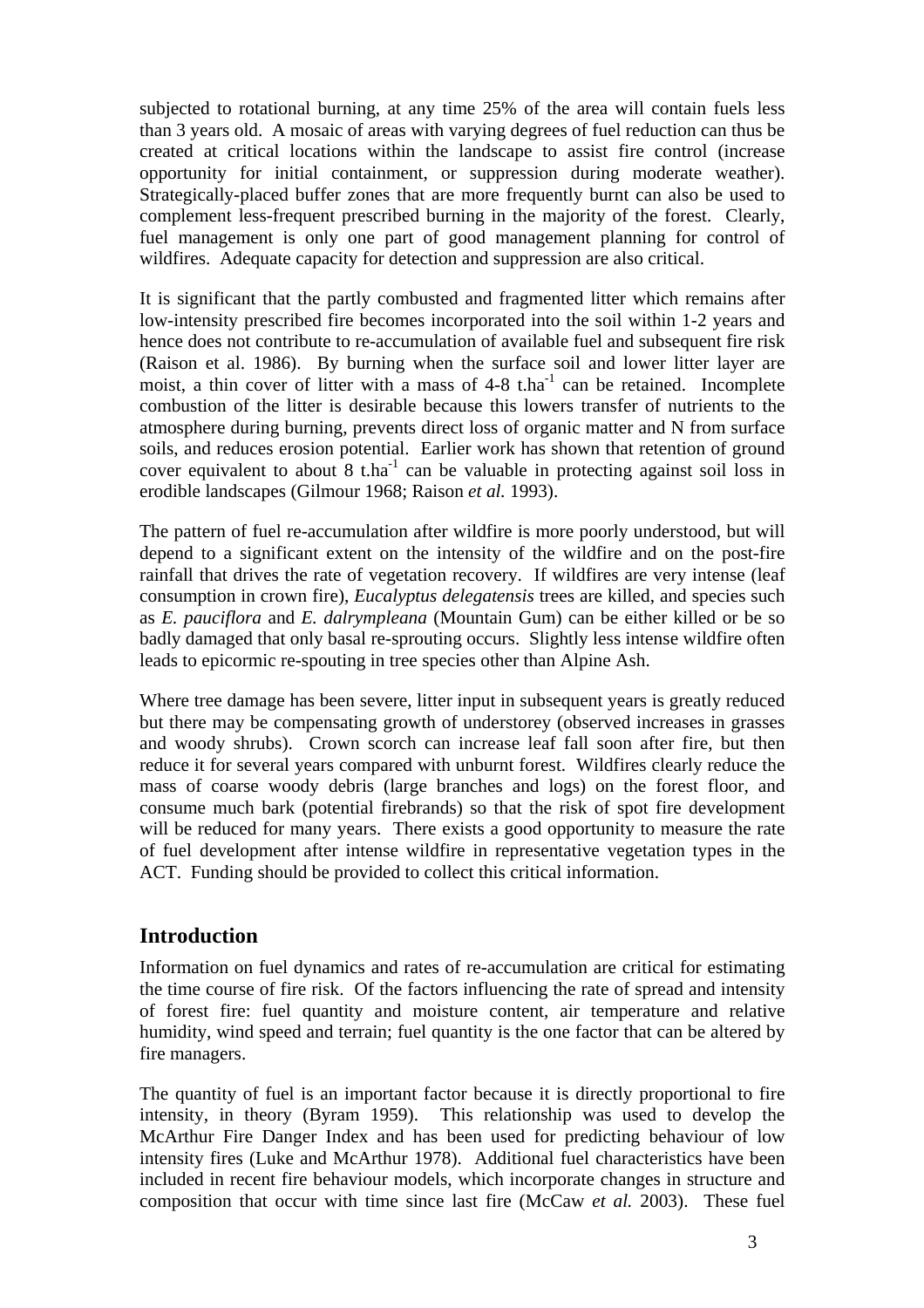characteristics include quantity, condition and height distribution of fine fuel, the quantity and arrangement of understorey, and the condition of bark on standing trees (McCaw *et al.* 2003). A spatial and temporal description of fuel is fundamental in assessing fire hazard and risk across a landscape. Characterisation of all sources of fuel, litter layer, ground layer, understorey, bark and coarse woody debris, includes description of quantity, structure, composition and continuity, which influence fire behaviour and thus suppression difficulty (Gould 2003).

#### **Synthesis of findings**

Fine fuel accumulation can be estimated from maximum observed amounts in the field, and the results from three studies are summarised in Table 1. Some variation in methods of sampling occurred between studies, particularly the size of the sampled quadrat. Small quadrats are more likely to give biased results because of greater edge effects. The forest floor is highly variable and so a more robust sample is obtained by using larger quadrats. A range of forest types in the Cotter catchment, which had not been subject to recent fire, were sampled for the Australian National University Resource and Environment Consultant Group (1973) report (<6 mm fine fuel sampled in 10  $\times$  0.09 m<sup>2</sup> quadrats per site) and fuel loads ranged from 14 to 30 t.ha<sup>-1</sup>. Considerable variability occurred across sites and within forest types. Highest fuel weights (22–30 t.ha<sup>-1</sup>) occurred in high elevation wet forest types (*E. delegatensis/E. viminalis/E. fastigata*), and much lower fuel weights in the lower elevation forest types on poorer soil (*E. dives/E. mannifera/E. macrorhyncha*). Cary (1997) sampled fuel loads (<6 mm fine fuel sampled in  $3 \times 0.5$  m<sup>2</sup> quadrats per plot) in 33 plots in the Brindabella Range in conjunction with a vegetation survey by Doherty (1998). Fuel load varied from 8.2 to  $27.9$  t.ha<sup>-1</sup>, with higher fuels at higher altitudes due to the interaction of rainfall with productivity and temperature with decomposition rate. Variability in fuel load occurs within a vegetation type due to these altitudinal effects. Low altitude open forest generally has fuel loads of less than  $15$  t.ha<sup>-1</sup> and high altitude and montane and tall open forest have fuels greater than  $15$  t.ha<sup>-1</sup>. Forest types with the highest fuel loads ( $>25$  t ha<sup>-1</sup>) are *E. viminalis/E. dives/E. robertsonii* and *E. fastigata/E. dalrympleana*. In subalpine *E. pauciflora* and *E. dives/E. dalrympleana* forest, the litter layer (<6 mm fine fuel sampled in  $10 \times 0.5$  m<sup>2</sup> quadrats per plot) reaches a steady state mass of 17 t.ha<sup>-1</sup> after 10 to 16 years, and in mature *E*.  $delegatensis$  forest a mass of 26 t.ha<sup>-1</sup>, with equivalent rates (approximately 5 t.ha<sup>-1</sup>.yr<sup>-1</sup> <sup>1</sup>) of litterfall and decomposition (Raison *et al.* 1986).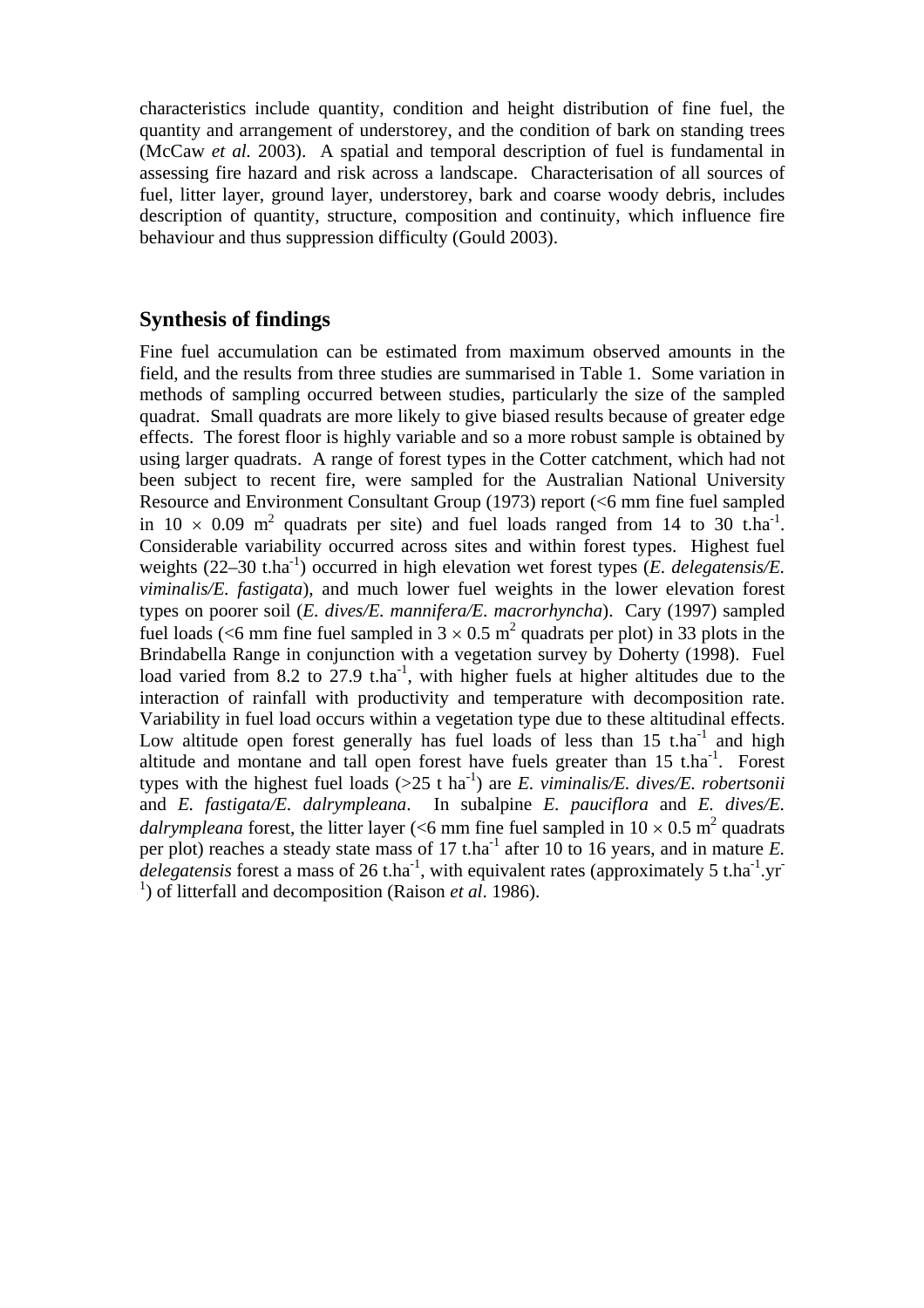

Fuel accumulation curves can be derived from measured amounts at various times since fire for different forest types. In *E. pauciflora, E. dives / E. dalrympleana* and *E. delegatensis* forest types, litter layer mass accumulated after a low-intensity fire to 8 t.ha<sup>-1</sup> after 2 years and 12 t.ha<sup>-1</sup> after 4 years. (Raison *et al.* 1986) (Figure 1). Understorey vegetation can accumulate a further  $3$  t.ha<sup>-1</sup> of combustible biomass in this time period (Raison *et al.* 1993). These values are averages as large spatial variation occurs in litter and shrub mass, and also temporal variation depending on seasonal litterfall patterns and annual variation in inputs and decomposition. Accumulation is rapid during the initial 5 years after low intensity burning because litterfall rates are maintained whereas the mass of the forest floor and the quantity of litter decomposing annually is greatly reduced by burning (Raison *et al.* 1986). Decomposition rates are also reduced due to drier surface conditions. Fine fuel accumulation up to  $8 \text{ t.ha}^{-1}$  occurs in 2 to  $8$  years across a range of eucalypt forest types (Raison 1983).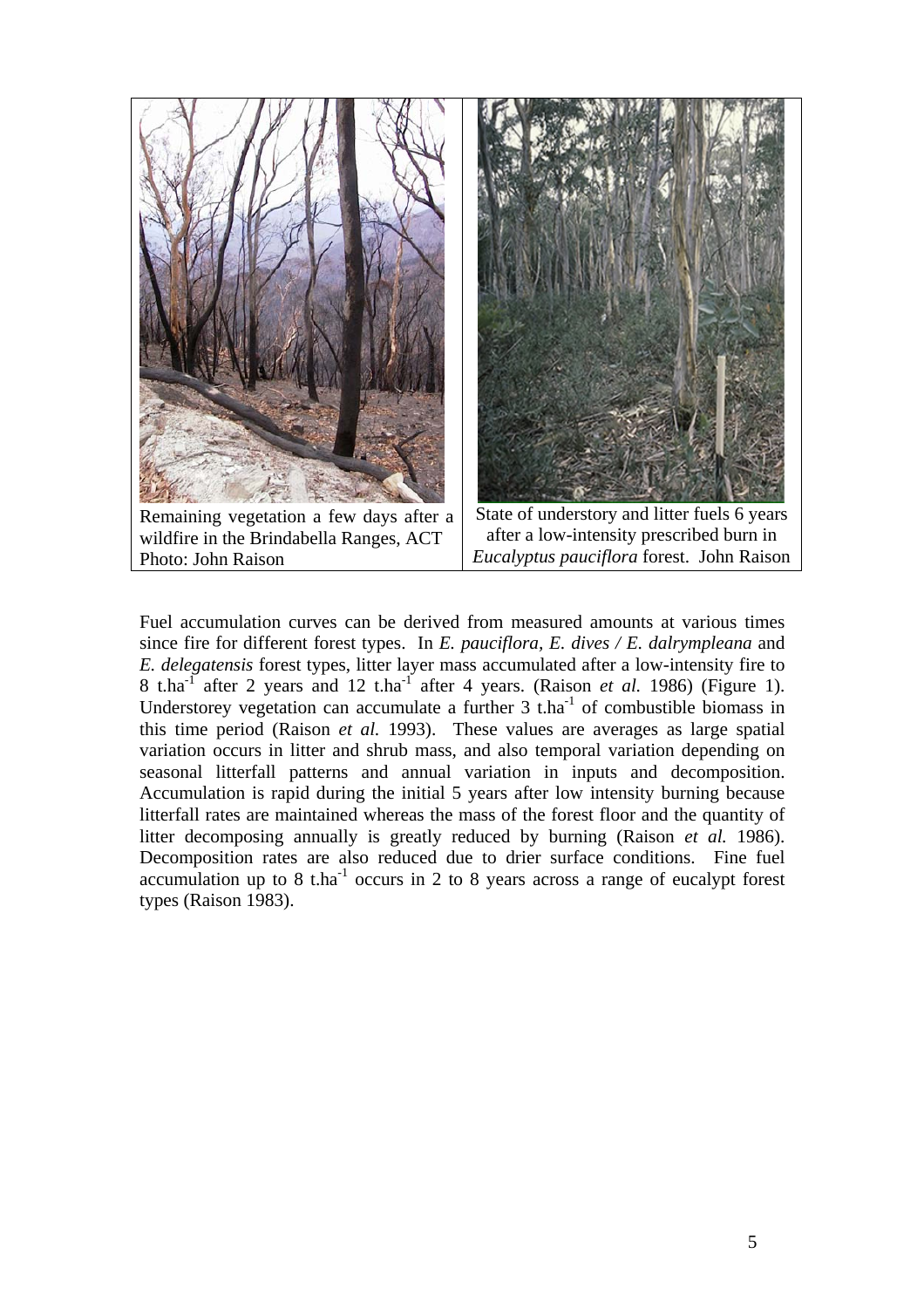| <b>Forest type</b> | <b>Species</b>                                                      | <b>Mean fuel mass</b><br>$(t \, ha^{-1})$ | <b>SE</b> |
|--------------------|---------------------------------------------------------------------|-------------------------------------------|-----------|
| High altitude      | E. pauciflora $^1$                                                  | 25.8                                      | 1.1       |
| Open forest        |                                                                     | 23.0                                      | 7.1       |
|                    | E. pauciflora / E. dalrympleana $^1$                                | 21.6                                      | 0.8       |
|                    |                                                                     | 25.1                                      | 1.0       |
|                    | E. pauciflora / E. dalrympleana <sup>2</sup>                        | 18.8                                      | 3.0       |
|                    |                                                                     | 27.0                                      | 4.3       |
|                    |                                                                     | 27.9                                      | 5.2       |
|                    | E. pauciflora $3$                                                   | 17.2                                      | 1.0       |
|                    | E. pauciflora / E. dalrympleana / E. dives $^2$                     | 17.0                                      | 2.6       |
|                    | E. pauciflora / E. dalrympleana / E. robertsonii <sup>2</sup>       | 22.3                                      | 8.6       |
|                    | E. pauciflora / E. dalrympleana <sup>2</sup>                        | 21.6                                      | 2.0       |
|                    | E. pauciflora / E. dalrympleana <sup>2</sup>                        | 24.3                                      | 2.8       |
|                    | E. pauciflora / E. dalrympleana / E. robertsonii <sup>2</sup>       | 22.9                                      | 1.7       |
|                    | Mean                                                                | 22.6                                      | 3.2       |
| High altitude      | E. dives / E. dalrympleana / E. robertsonii <sup>1</sup>            | 14.5                                      | 0.5       |
| Tall open forest   |                                                                     | 22.1                                      | 1.5       |
|                    |                                                                     | 30.1                                      | 2.7       |
|                    | E. delegatensis / E. dalrympleana $^1$                              | 22.8                                      | 1.2       |
|                    | E. fastigata / E. viminalis                                         | 24.8                                      | 2.2       |
|                    | E. delegatensis / E. pauciflora / E. viminalis $^2$                 | 20.2                                      | 0.6       |
|                    | E. delegatensis / E. dalrympleana / E. dives $^2$                   | 18.8                                      | 0.7       |
|                    | E. dalrympleana / E. robertsonii <sup>2</sup>                       | 23.2                                      | 4.6       |
|                    | E. dalrympleana / E. robertsonii <sup>2</sup>                       | 20.7                                      | 3.9       |
|                    | $E.$ delegatensis $3$                                               | 26.2                                      | 2.3       |
|                    | <b>Mean</b>                                                         | 22.3                                      | 2.0       |
| Riparian & Montane | E. fastigata / E. dalrympleana <sup>2</sup>                         | 27.4                                      | 2.8       |
| Tall open forest   | E. fastigata / E. dalrympleana <sup>2</sup>                         | 13.9                                      | 2.9       |
|                    | E. viminalis / E. dives / E. dalrympleana <sup>2</sup>              | 17.6                                      | 3.5       |
|                    | E. viminalis / E. robertsonii / E. dives $^2$                       | 25.5                                      | 5.9       |
|                    | E. fastigata / E. viminalis <sup>2</sup>                            | 19.6                                      | 8.5       |
|                    | E. robertsonii / C. cunninghamia / A. melanoxylon                   | 9.4                                       | 1.7       |
|                    | Mean                                                                | 18.9                                      | 4.2       |
| Low altitude       | E. dives / E. dalrympleana <sup>2</sup>                             | 22.6                                      | 3.7       |
| Open forest        | E. dives / E. dalrympleana / E. robertsonii <sup>2</sup>            | 20.9                                      | 2.5       |
|                    | E. dives / E. mannifera $^1$                                        | 16.5                                      | 1.3       |
|                    | E. mannifera / E. macrorhyncha $^1$                                 | 14.5                                      | 0.7       |
|                    | E. dives / E. mannifera / E. macrorhyncha $^2$                      | 14.5                                      | 1.0       |
|                    |                                                                     | 11.9                                      | 1.5       |
|                    | E. dives / E. robertsonii <sup>2</sup>                              | 12.6                                      | 3.0       |
|                    | E. dives / E. robertsonii / E. dalrympleana / E.                    | 12.9                                      | 1.2       |
|                    | macrorhyncha <sup>2</sup>                                           |                                           |           |
|                    | E. mannifera / E. dives $^2$                                        | 19.4                                      | 4.6       |
|                    | E. dives / E. dalrympleana <sup>3</sup>                             | 17.0                                      | 1.9       |
|                    | E. dives / E. dalrympleana / E. mannifera $^2$                      | 22.8                                      | 2.2       |
|                    | E. mannifera / E. macrorhyncha / E. dives $^2$                      | 10.3                                      | 0.9       |
|                    | E. macrorhyncha / E.u dalrympleana / E.<br>robertsonii <sup>2</sup> | 9.6                                       | 1.1       |
|                    | E. mannifera / E. dives / E. macrorhyncha <sup>2</sup>              | 17.1                                      | 4.2       |
|                    | E. dives / E. dalrympleana <sup>2</sup>                             | 17.1                                      | 0.3       |
|                    | E. mannifera / E. macrorhyncha / E. dives <sup>2</sup>              | 13.5                                      | 4.8       |
|                    | E. dives / E. dalrympleana / E. robertsonii / E.                    | 18.9                                      | 0.1       |
|                    | rubida <sup>2</sup>                                                 |                                           |           |
|                    | Mean                                                                | 15.2                                      | 2.1       |

**Table 1**. Summary of maximum fuel loads measured in a range of forest types in the Brindabella Ranges.  $SE =$  standard error of the mean.

<sup>1</sup> ANU Resource and Environment Consultant Group (1973); <sup>2</sup> Cary (1997); <sup>3</sup> Raison *et al* (1986).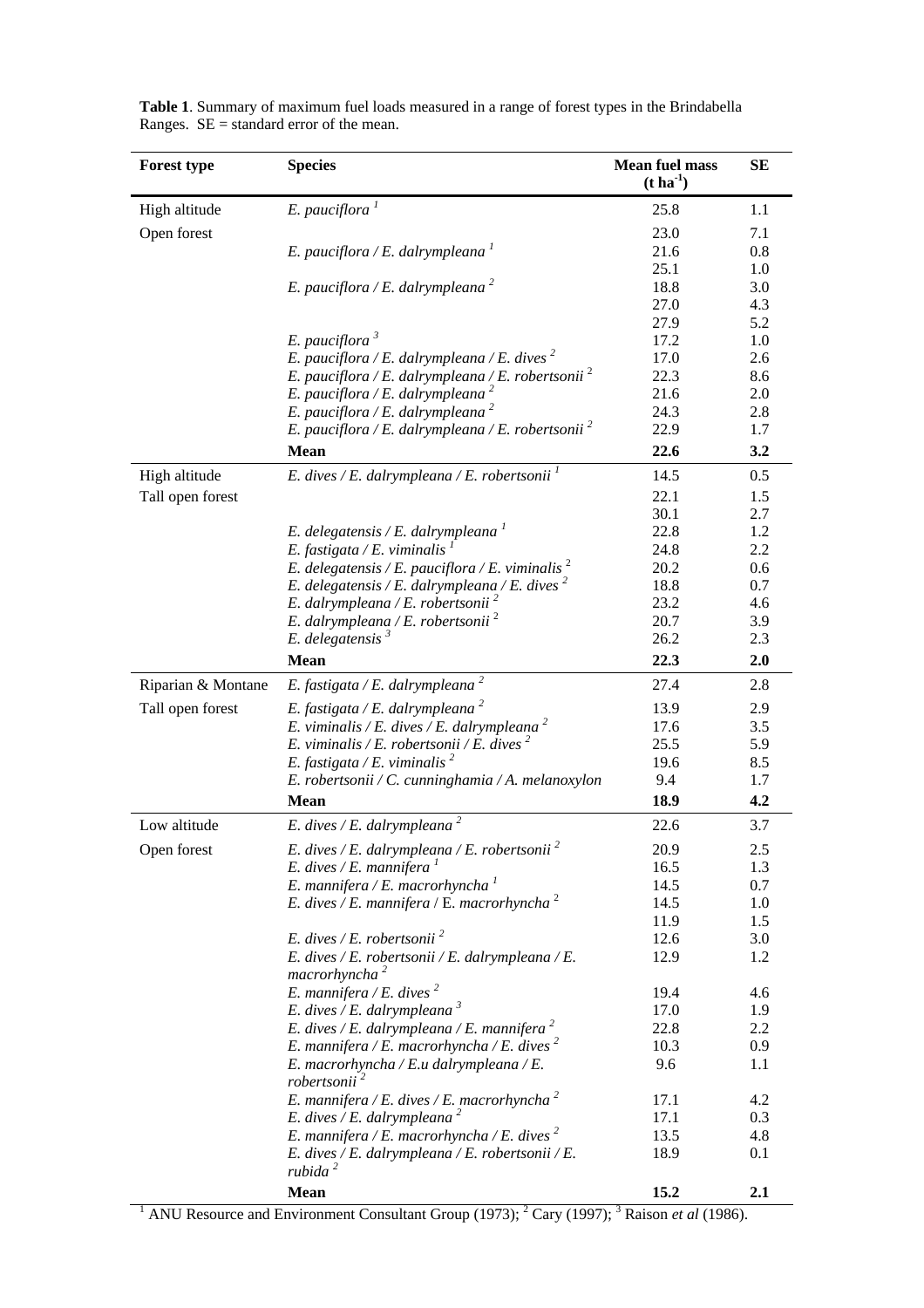**Figure 1**. Pattern of accumulation of litter after fire in subalpine forest communities, (a) *E. pauciflora*, (b) *E. dives*, (c) *E. delegatensis* (pole stand), (d) *E. delegatensis* (mature stand).





Epicormic shoots emerging from a leafless *Eucalyptus* about 4 months after a severe fire. Photo: John Raison

Fine litter accumulation after a highintensity fire is different because the complete litter layer and sometimes the organic surface soil is combusted. Litterfall immediately after the fire varies depending on intensity; whether the canopy is scorched and then leaves fall, or the canopy is completely combusted. Leaf turnover and litterfall are greatly reduced for several years after the fire as canopies re-establish. Considerable variation in this timing depends on the degree of tree damage and type of regeneration, from epicormic shoots on branches or stems, to basal coppicing, as well as rainfall and environmental conditions for regeneration.

Understorey biomass contributes to the fuel load, where the oven-dry mass equivalent is combustible fuel. A higher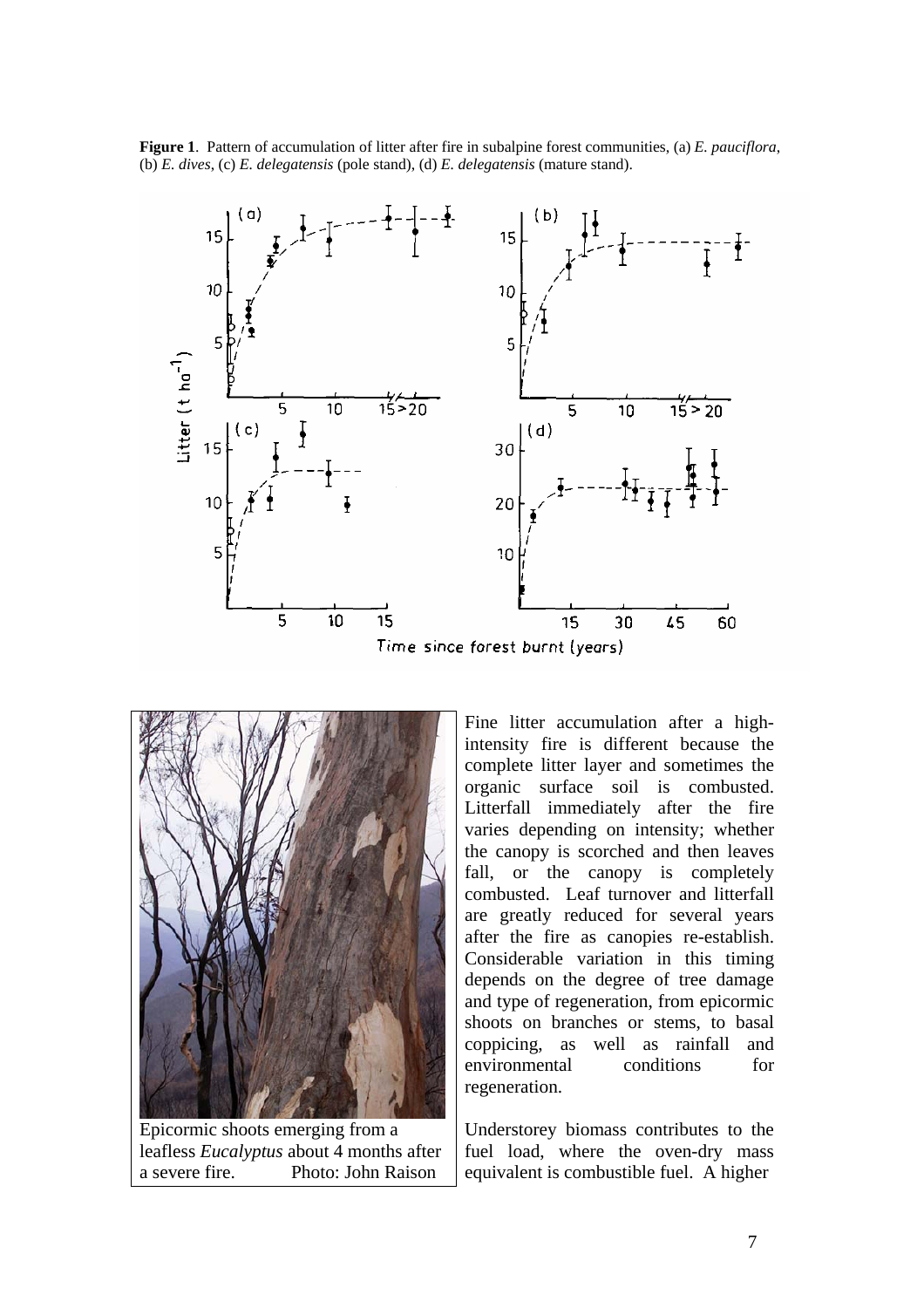fire intensity is required to ignite green fuel than dry fine litter, however even lowintensity prescribed fires readily combust green fuels. Fuel structure that includes the height of shrubs affects flame characteristics. Population dynamics of shrubs, such as *Daviesia mimosoides*, respond to fire frequency. The shrubs regenerate rapidly from rootstocks after fire, of varying intensities, and form a dense understorey layer within a couple of years after fire. Dry biomass of the understorey is approximately  $7 \text{ t} \text{ ha}^{-1}$ where fire frequencies of 4 to 10 years have maintained vigorous shrub growth; this mass does not increase beyond 12 years. The shrubs start to senesce after more than 20 years without fire (Hoare and Jacobsen *pers. comm*.). During this senescent phase, the dead biomass also contributes to fuel loads. The shrubs are not known to completely die out with the exclusion of fire, however their density and vigour is reduced. Shrub cover, biomass and composition is variable across vegetation types and ranges from 5 to 70% cover and 0.5 to 4 m high estimated in a survey of fuels across the Brindabella Range (Cary 1997).

Coarse woody debris  $(56 \text{ mm diameter})$  is only available for combustion in high intensity fires. Once ignited, however, these fuels produce higher intensity fires and combustion of underlying soil. Loose ribbon bark held high in the tree at branch forks (eg *E. viminalis, E. delegatensis, E. fastigata*) is a source of fuel for bark spotting. However, this fuel cannot be reduced by prescribed burning due to its height up the tree. Stringybarks (eg *E. macrorhyncha*) are sources of fire brands along the whole length of the stem. Potential management to minimize spotting is discussed by Ellis and Gould (2004) in an accompanying report. Post-fire bark loss occurs due to stem damage in high-intensity wildfires, and to a lesser extent after relatively high-intensity prescribed fires. This extra bark contributes to fuel loads around the base of trees, which then increase the risk of damage to trees in the next fire. Additional bark loss can also occur during prolonged dry periods.

In high altitude and montane tall open forest, moisture content of the litter layer is usually high (>20%) and this reduces the likelihood of ignition and spread of fire, except under drought conditions when fuels dry out and will combust under extreme fire weather conditions. Fuel loads maintained at a low level by regular burning will also be drier, and this reduces decomposition rate. Prescribed burning can be difficult in heavy fuel loads in these wet forests. Days when suitable conditions for burning occur are limited, for example an average of 15 to 17 days in subalpine areas (Department of Urban Services 2001) and may be less than 15 days per year in montane forests. Two-stage burning may be necessary to reduce fuels in drier north and wetter south aspects.

The landscape can consist of a mosaic of fuel loads representing different fire management zones, such as asset protection, strategic fire management, protection of sensitive areas and species, and sustainable management of natural resources. Strategically located areas that have low fuel loads in any one year may aid suppression of wildfires under moderate weather conditions. This may be useful before extreme weather conditions occur, or during periods of improved weather conditions, such as at night. Considerations include first, the area of low fuel loads required to be effective for aiding suppression under a range of FDI. Second, the location of low fuel loads within the landscape to minimize ecological effects on these burnt areas, to protect sensitive or valuable areas, and to be effective for suppression in terms of position in the landscape, weather patterns and potential movement of fires. A regime of low-intensity prescribed burning that reduces fuel loads will not prevent wildfires, but can aid suppression if located at the right place and time. The trade-off involves the ecological effects of repeated prescribed burning, resources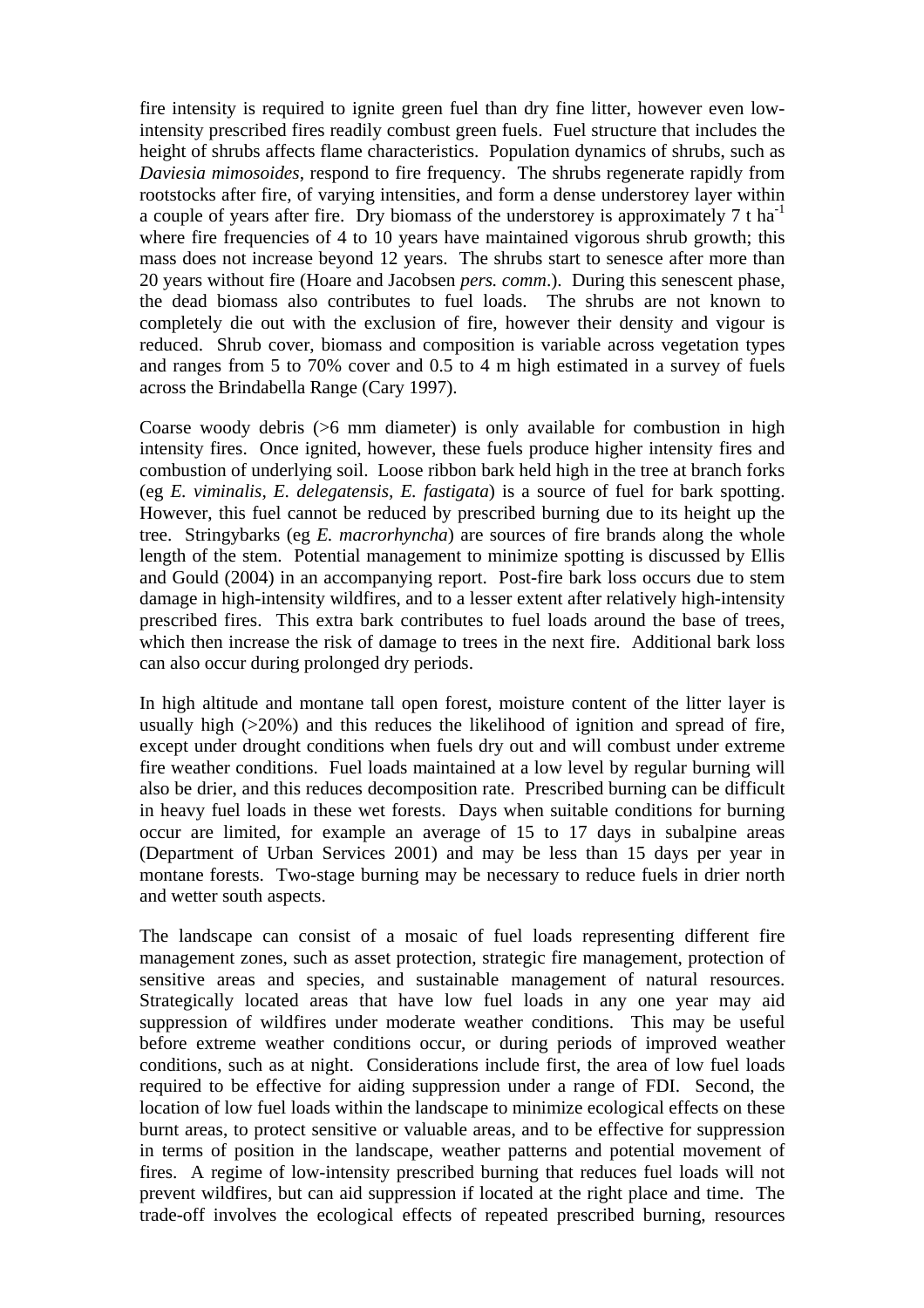required to maintain this fire regime, and the risk of fire escapes, compared with the likelihood of the low fuel loads modifying wildfire behaviour, and occurring at the right place to aid suppression and weather conditions being conducive at the right time.

A critical question is the relationship between the annual probability of fire of sufficient intensity to threaten property and the percentage of landscape treated by prescribed burning. This relationship must be defined for specific ecosystems and landscapes in order to assess the importance of prescribed burning on the probability of unplanned high intensity fire. Other factors that will influence the occurrence of severe unplanned fire that should be included in this analysis include rates of arson ignition, fire suppression technology and resources, vegetation fragmentation, terrain complexity, and climate change. The relative effectiveness of prescribed burning for asset protection compared with ecological impacts is ecosystem specific, and depends on plant and animal species present and their life stages, spatial patterns of fire intensities and unburnt ground, post-fire weather, past fire regimes, fragmentation of the vegetation.

*comm.* 2004) investigated the effects of fuel reduction burning and Tolhurst (*pers.*  recent wildfires on the fire intensity and control of the 2003 Alpine Fire in Victoria. Within the area studied, 19% had been burnt in the previous 10 years by either fuel reduction burns or wildfires. In the Gelantipy Fire, which burned for 60 days, 50% of the total area burnt was burnt in a period of only 26 hours. Although fuel reduced and previously burnt areas assisted in control line construction, control line effectiveness, breaking up the heads of some fires and in final fire control, they were not effective in stopping the major run of a fire. Importantly, the strategic location of fuel reduced areas was most important. That is, broad area burning and burning away from access points was of limited use. Overall, Tolhurst found a strong relationship between fire severity and weather but only a weak relationship between severity and time since fire.

Guidelines for prescribed burning developed in Victoria (Friend *et al.* 1999) describe a framework for information gathering, planning and implementation that includes development of vital attributes tables, fire history data and analysis, and development of ecologically based fire regimes. This forms a valuable basis for planning in other regions. Key fire response species and tolerable fire frequencies for key vegetation types are defined, and combined with derived fire cycles to produce models of age distribution within each plant community. Planned fire regimes should also incorporate the whole suite of ecological effects that have been described in this review, such as population structure and dynamics, tree damage, nutrient cycles, soil erosion, hydrological processes. The concept of the fire cycle is used, that is the period of time over which an area equivalent to the total area of the community will be burnt; it is not the period of time each segment of the community will be burnt. In a relatively random fire regime, the post-fire age of segments of a community will fall into a negative exponential frequency distribution. The fire cycle is defined as the time period half the maximum tolerable inter-fire period, and areas younger than the minimum tolerable inter-fire period are excluded from burning.